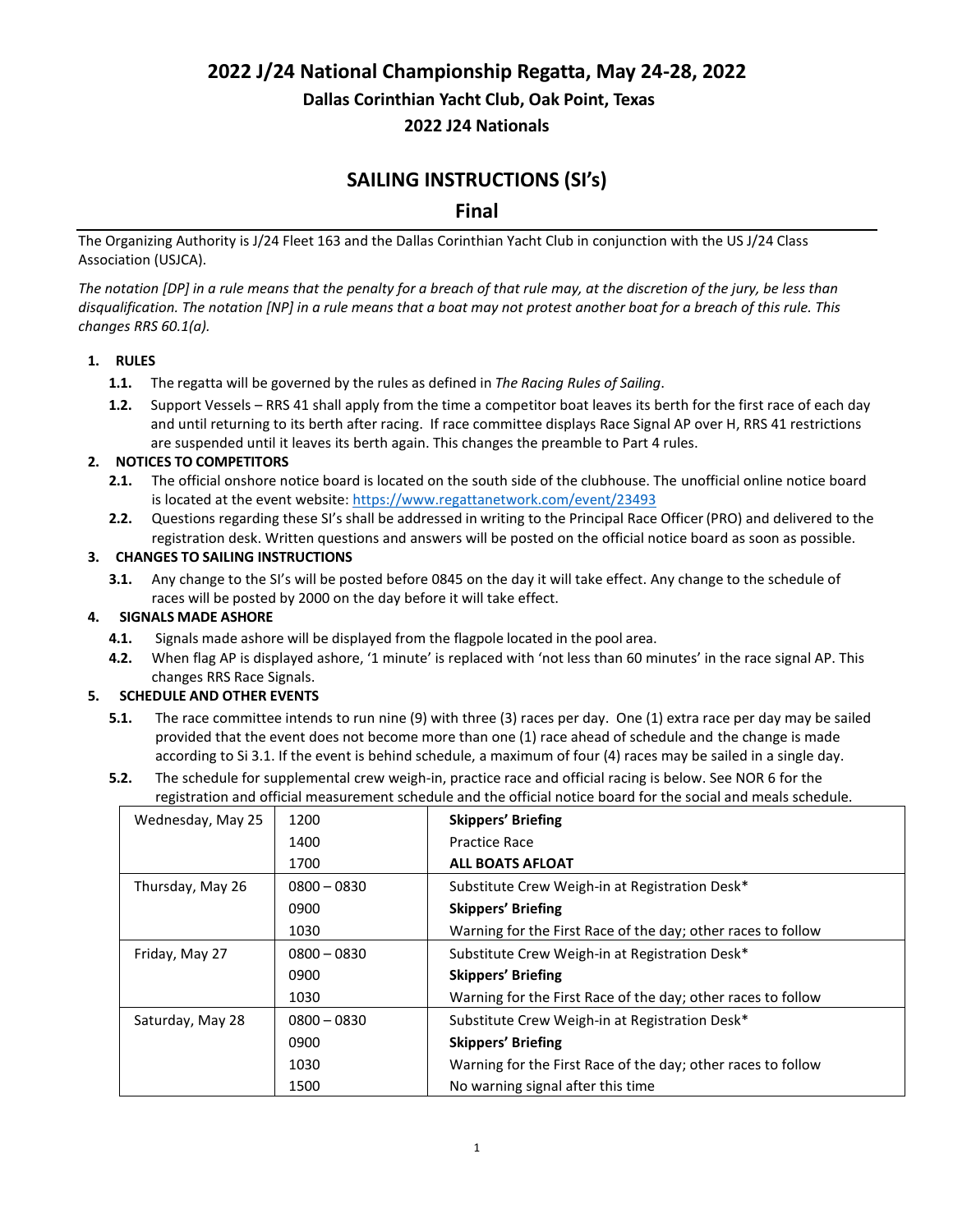## **6. CLASS FLAGS**

**6.1.** The class flag will be a yellow flag with the J/24 class insignia.

## **7. RACE AREA**

**7.1.** There will be two sailing areas in Lake Lewisville. The primary area (Area 1) will be "north" of the Lewisville Lake Toll Bridge. The secondary area (Area 2) will be "south" of the Lewisville Lake Toll Bridge. See Attachment B.

### **8. THE COURSES**

- **8.1.** No later than the warning signal, the race committee signal boat will display the course , approximate compass bearing and distance to the first mark.
- **8.2.** Attachment A shows the course to be sailed: Course 4: Start  $-1 - 1A -$  Gate (2S/2P)  $-1 - 1A -$  Finish (Downwind) Course 5: Start  $-1 - 1A -$  Gate (2S/2P)  $-1 - 1A -$  Gate (2S/2P)  $-$  Finish (Upwind)
- **8.3.** Marks 1 and 1A shall be rounded to port. Mark 1A is an offset mark. The offset mark will be placed at approximately a right angle to the weather leg and approximately 6-8 boat lengths to port of Mark 1. The distance between mark 1 and the offset mark is not a leg of the course. This changes RRS 33.
- **8.4.** Mark 2 will be a gate consisting of two marks (mark 2P and mark 2S). If only one mark of the gate is present, it shall be rounded to port. Unless there is a change of course, the gate will be positioned approximately to windward of the starting line. The gate may be laid after the starting signal.
- **8.5.** The race committee can make course changes up to 10 degrees and .1nm without signaling a change,
- **8.6.** No course will be shortened to fewer than 3 legs in length.
- **8.7.** The race committee will attempt to broadcast on VHF Channel 71 the course, bearing and distance to the first mark before the warning signal, as well as course changes that fall under SI 8.5. Failure to broadcast or to receive this notification shall not constitute grounds for granting redress. This changes RRS 62.1(a).

## **9. MARKS**

**9.1.** The race committee will use the following:

| <b>Mark</b> | Original                | <b>New Marks</b>  |
|-------------|-------------------------|-------------------|
| Windward    | Yellow Cylinder         | Orange Cylinder   |
| Offset      | White Tetrahedron       | Green Tetrahedron |
| Gate        | <b>Yellow Cylinders</b> | No Change         |

#### **10. AREAS THAT ARE OBSTRUCTIONS**

**10.1.** Information about any forbidden area will be published on the official notice board.

#### **11. THE START**

- **11.1.** Races will be started by using RRS 26.
- **11.2.** The starting line will be between a staff displaying an orange flag on the race committee signal vessel and either a staff displaying an orange flag on a port-end starting line vessel, or the course side of a port-end orange starting mark.
- **11.3.** The race committee may broadcast starting information and countdowns.
- **11.4.** Boats subject to individual recall under RRS 29.1 will be broadcast on VHF Channel 71 using sail numbers or bow numbers as a courtesy. The race committee will attempt to broadcast twice the boats that are OCS; it will not alter the list based on a boat's actions subsequent to the start.
- **11.5.** The third sentence of RRS 30.4 (Black Flag Rule) is modified so that: "If a general recall is signaled or the race is abandoned after the starting signal, the race committee shall display on a white board on the stern of the race committee signal boat her sail number or bow number before the next warning signal".
- **11.6.** The race committee as a courtesy will attempt to broadcast the bow/sail numbers of boats that broke RRS 30.3 or RRS 30.4 after the start of the race.
- **11.7.** A boat starting later than 5 minutes after her starting signal will be scored DNS (Did Not Start) without a hearing. This changes RRS 63.1, A4 and A5.
- **11.8.** The race committee will attempt to make the broadcasts described in SI 11.3, 11.4 and 11.6. However, the timing of such a broadcast, the sequence of the broadcasts or the failure to make or hear the broadcasts shall not be grounds for granting redress if the request was lodged by a boat. This changes RRS 62.1(a).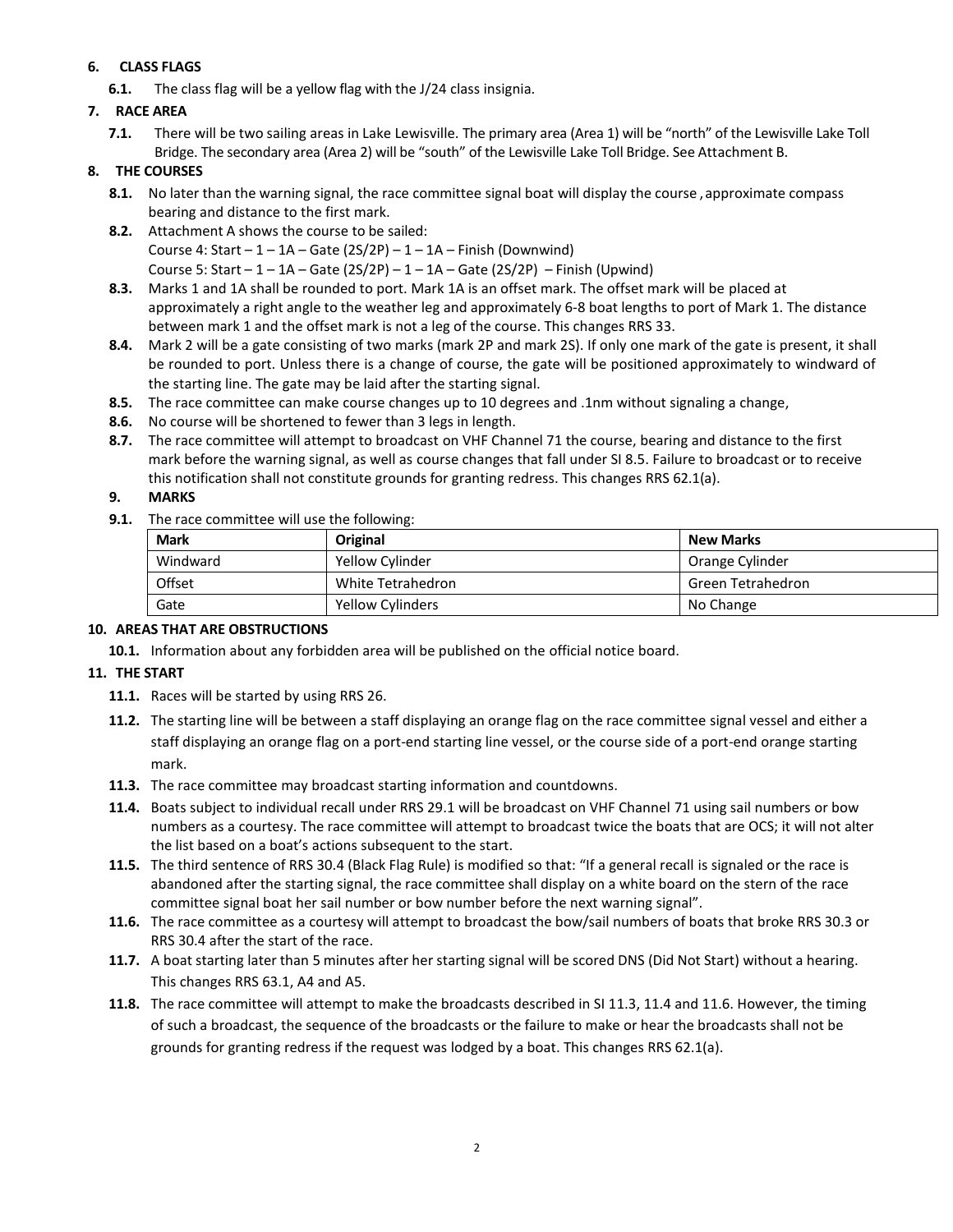#### **12. CHANGE OF THE NEXT LEG OF THE COURSE**

**12.1.** To change the next leg of the course, the race committee will lay a new mark (or move the finishing line) and remove the original mark as soon as practicable. When in a subsequent change a new mark is replaced, it will be replaced by an original mark.

#### **13. THE FINISH**

**13.1.** The finish line will be between a staff displaying an orange flag on the race committee signal vessel and either a staff displaying an orange flag on a port-end finish line vessel, or the course side of a port-end orange finishing mark.

#### **14. PENALTY SYSTEM**

- **14.1.** RRS Appendix T Arbitration and Appendix V Alternate Penalties will apply.
- **14.2.** Except if the course is shortened to finish at the windward mark, penalties while in the zone of the windward mark or on the offset leg may be delayed and taken as soon as possible on the downwind leg. This changes RRS 44.2
- **14.3.** The Jury may impose penalties less than disqualification (DPI), for violation of the class rules B.3, C.4, C.5.1(a)(1), C.7.2(a)(9), C.5.1(a)(4), C.5.1(a)(5), C.5.1(b)(1), C.5.1(a)(2), C.5.2(a)(10), C.7.3(a)(11), and C.5.3, and racing rules other than those of Part 1 and Part 2. This changes RRS 64.1(a).

#### **15. TARGET TIMES AND TIME LIMITS**

- **15.1.** The target time for each race is 50 to 60 minutes. Failure to meet the target time will not be grounds for redress. This changes RRS 62.1(a).
- **15.2.** The time limit for the first boat to sail the course and finish is 90 minutes.
- **15.3.** If no boat has passed the first mark within 20 minutes, the race will be abandoned.
- **15.4.** Boats must finish within 20 minutes after the first boat sails the course and finishes (the "Finishing Window"). Any boats that have started and are still racing at the end of the Finishing Window will be scored TLE (Time Limit Expired) as the number of finishers +1, without a hearing. This changes RRS 35, A5.1, A5.2 and A10. The race committee will lower the orange flag with a long sound when the finishing window is closed.

#### **16. PROTESTS AND REQUESTS FOR REDRESS**

- **16.1.** Protest forms are available at the race office located on the east side of the upstairs clubhouse. Protests and requests for redress or reopening shall be delivered there within the appropriate time limit.
- **16.2.** The protest time limit is 60 minutes after the race committee signal boat docks.
- **16.3.** Notices will be posted no later than 30 minutes after the protest time limit to inform competitors of hearings in which they are parties or named as witnesses. Hearings will be held in the race office located on the east side of the upstairs clubhouse.
- **16.4.** Notices of protests by the race committee, technical committee or protest committee will be posted to inform boats under RRS 61.1(b).
- **16.5.** On the last scheduled day of racing a request for redress based on a PC decision shall be delivered no later than 30 minutes after the decision was posted. This changes rule 62.2.

## **17. SCORING**

- **17.1.** Four (4) races are required to be completed to constitute a championship.
- **17.2.** When fewer than five (5) races have been completed, a boat's series score will be the total of her race scores.
- **17.3.** When six (6) or more races have been completed, a boat's series score will be the total of her race scores excluding her worst score.

#### **18. SAFETY REGULATIONS** [NP]

- **18.1.** A boat that retires from a race, leaves or returns to the racing area between races shall notify the race committee as soon as possible.
- **18.2.** Before the warning signal of the first race each day, each boat shall sail on starboard tack past the stern of the race committee signal boat that is displaying flag L (Lima) and hail her bow number until acknowledged by the race committee by repeating the boat's bow number.

#### **19. REPLACEMENT OF CREW OR EQUIPMENT**

- **19.1.** Substitution of crew will not be allowed without written approval of the race committee prior to racing on that day.
- **19.2.** The number of crew shall not change during the regatta.
- **19.3.** Substitution of damaged or lost equipment will not be allowed unless authorized by the race committee. Requests for substitution shall be made to the committee at the first reasonable opportunity.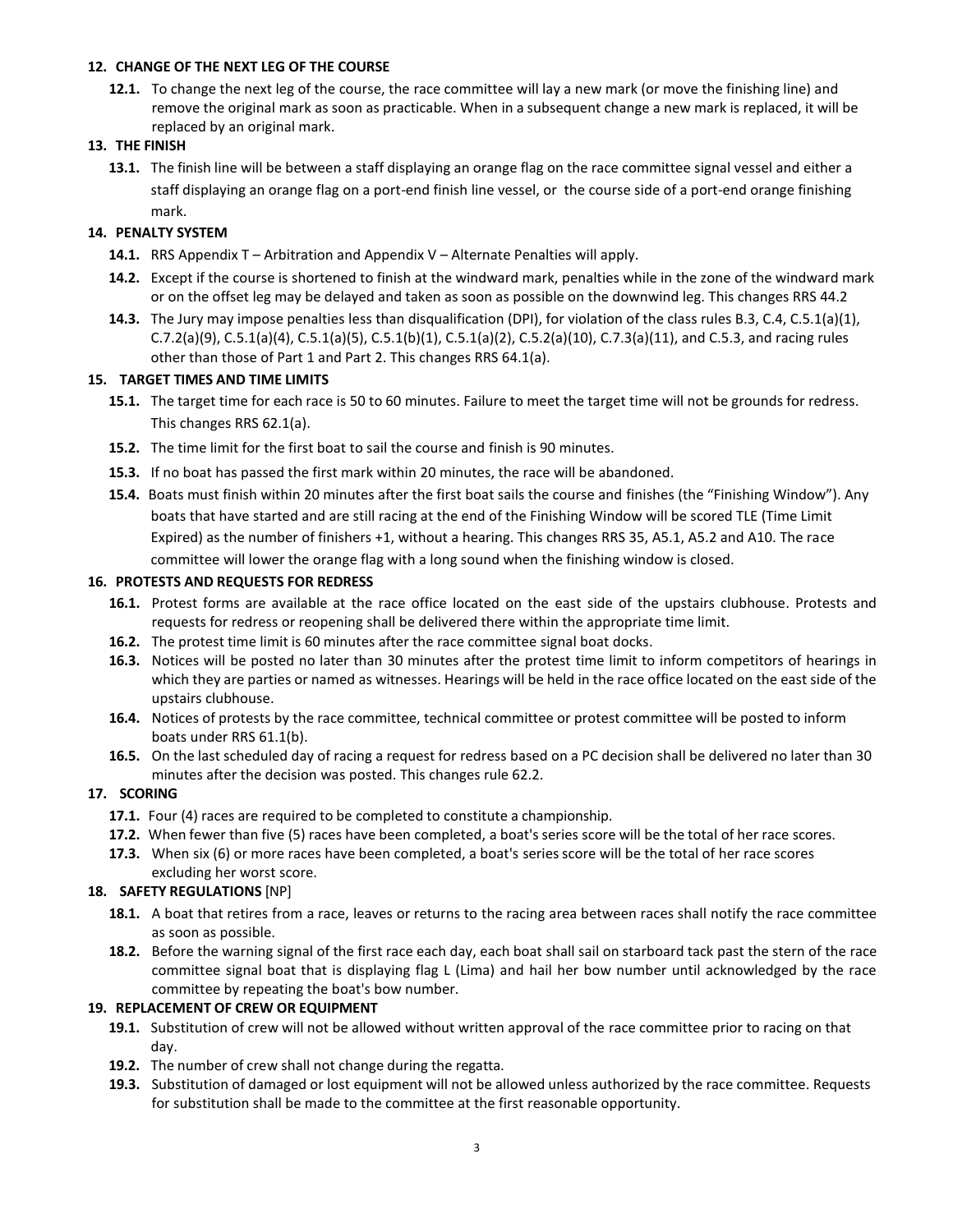#### **20. EQUIPMENT AND MEASUREMENT CHECKS**

**20.1.** On the water, a boat can be instructed by a member of the race committee or the technical committee to proceed immediately to a designated area for inspection. Ashore, equipment may be inspected or measured at times specified in the class rules or the notice of race.

## **21. ADVERSTISING, BOW NUMBERS, INDENTIFICATION/EVENT STICKERS [NP]**

**21.1.** Boats shall display bow numbers and event stickers provided by the organizing authority during the event. Placement instructions will be provided at registration. The crew shall ensure the numbers and stickers remain on the boat and obtain replacements as necessary.

## **22. SUPPORT VESSELS**

- **22.1.** [NP] Support vessels, and team leaders, coaches and other support personnel, shall stay more than 150 meters to leeward of the starting line and leeward marks and from any competing boats while racing.
- **22.2.** [DP] Failure of a support vessel to register or to comply with SI 24.1 or SI 24.2 may result in protest against the boats associated with the support vessel. The penalty applied to the boat or boats associated with the support vessel shall be at the discretion of the PC and may not be excluded from their score. This modifies RRS 64.1(c) and A2.
- **22.3.** Support vessels shall carry a VHF radio tuned to the race committee VHF channel 71.
- **22.4.** Only Press boats and staff registered at the race office will be authorized to move inside the course area.
- **22.5.** Only Drones from Press boats and staff registered at the race office will be authorized to flight on the course area.

## **23. RADIO COMMUNICATION**

- **23.1.** Each boat is strongly encouraged to carry a VHF radio on board capable of receiving normal domestic channels and to monitor the radio while in the racing area.
- **23.2.** [DP] Except in an emergency, a boat that is racing shall not make voice or data transmissions and shall not receive voice or data communication that is not available to all boats.
- **23.3.** The race committee will use VHF radio channel 71 to communicate to the fleet and may use the radio to advise competitors of race information.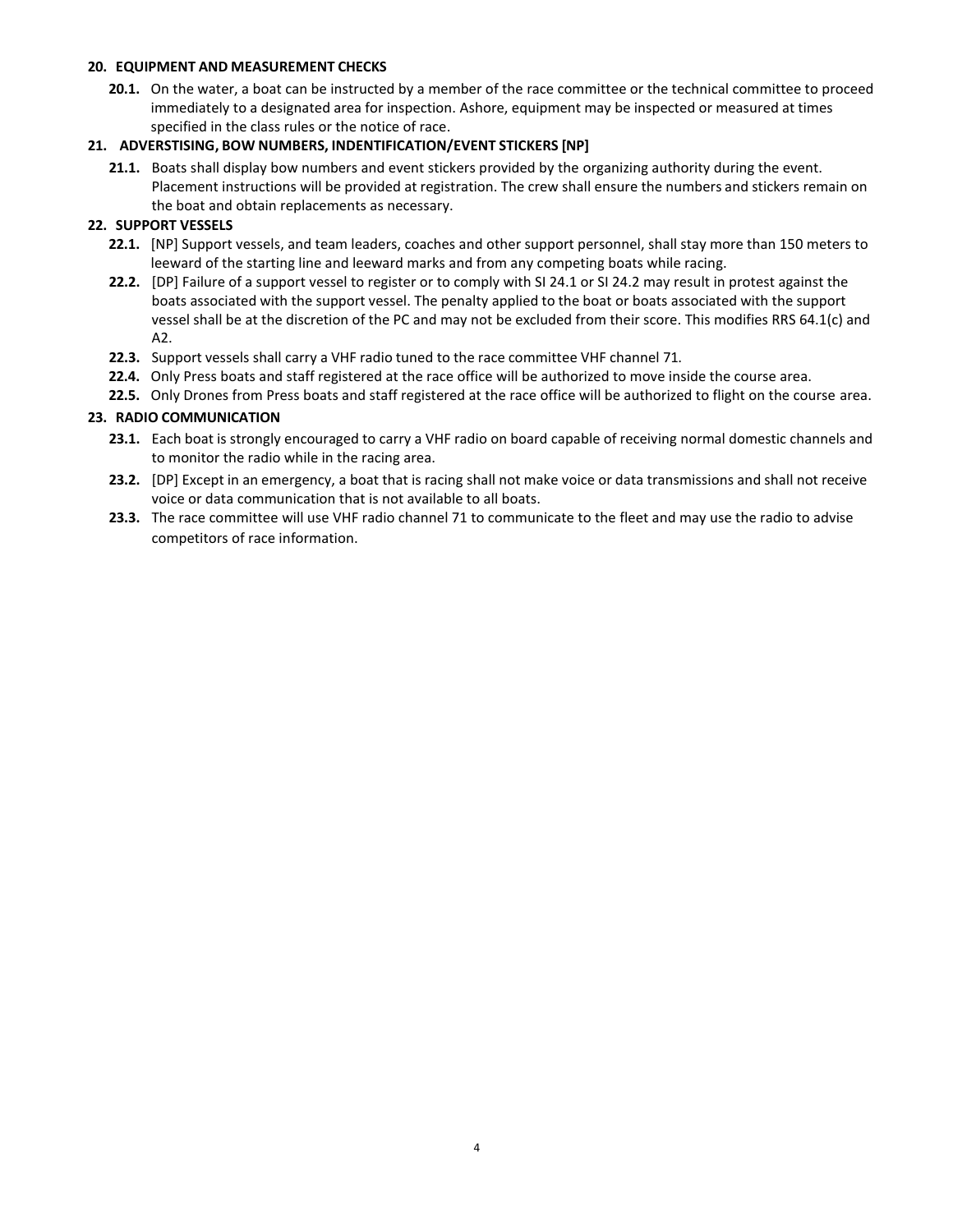# **ATTACHMENT A**

## **Course 4**

4 Start – 1 – 1A – Gate – 1 – 1A – Finish



## **Course 5**

Start –  $1 - 1A -$  Gate –  $1 - 1A -$  Gate – Finish